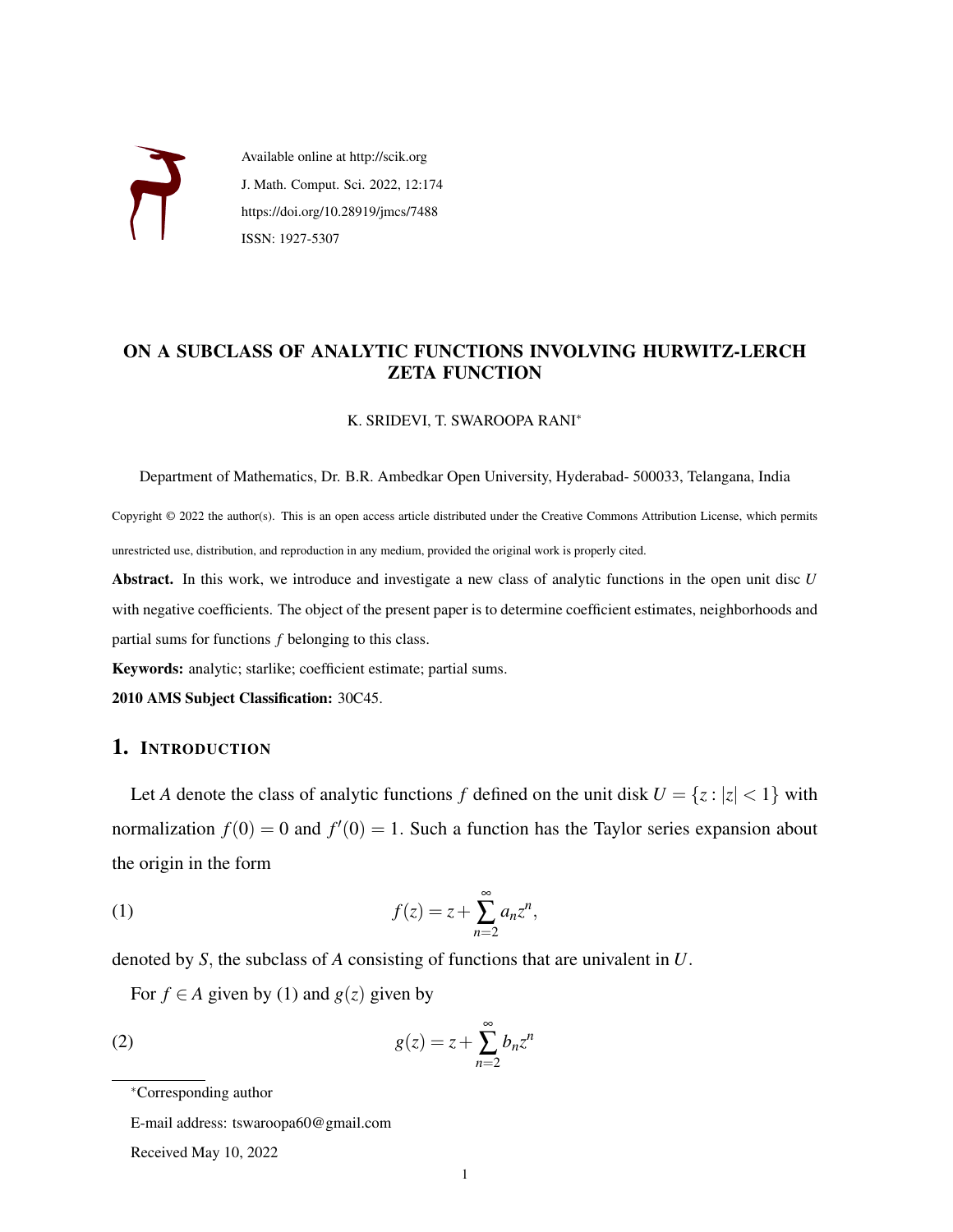their convolution (or Hadamard product), denoted by  $(f * g)$ , is defined as

(3) 
$$
(f * g)(z) = z + \sum_{n=2}^{\infty} a_n b_n z^n = (g * f)(z), (z \in U).
$$

Note that  $f * g \in A$ .

A function *f* ∈ *A* is said to be in  $k - US(\gamma)$ , the class of *k*-uniformly starlike functions of order γ,  $0 \le \gamma < 1$ , if satisfies the condition

(4) 
$$
\Re\left\{\frac{zf'(z)}{f(z)}\right\} > k\left|\frac{zf'(z)}{f(z)} - 1\right| + \gamma, \ (k \ge 0)
$$

and a function  $f \in A$  is said to be in  $k - UC(\gamma)$ , the class of  $k$ −uniformly convex functions of order  $\gamma, 0 \leq \gamma < 1$ , if satisfies the condition

(5) 
$$
\Re\left\{1+\frac{zf''(z)}{f'(z)}\right\} > k\left|\frac{zf''(z)}{f'(z)}\right| + \gamma, \ (k \ge 0).
$$

Uniformly starlike and uniformly convex functions were first introduced by Goodman [\[5\]](#page-12-0) and then studied by various authors. In [\[12\]](#page-12-1), Sakaguchi defined the class  $S<sub>s</sub>$  of starlike functions with respect to symmetric points as follows: Let  $f \in A$ . Then f is said to be starlike with respect to symmetric points in *U* if and only if

$$
\Re\left\{\frac{2zf'(z)}{f(z)-f(-z)}\right\}>0, (z\in U).
$$

Recently, Owa et al. [\[10\]](#page-12-2) defined the class  $S<sub>s</sub>(\alpha, t)$  as follows:

$$
\Re\left\{\frac{(1-t)zf'(z)}{f(z)-f(tz)}\right\} > \alpha, \ (z \in U),
$$

where  $0 \le \alpha < 1, |t| \le 1, t \ne 1$ . Note that  $S_s(0, -1) = S_s$  and  $S_s(\alpha, -1) = S_s(\alpha)$  is called Sakaguchi function of order  $\alpha$ .

In [8] Mustafa and Darus hzve recently introduced a new generalized integral operator  $\mathfrak{J}_{\mu,b}^{\alpha} f(z)$  as we show in the following:

**Definition 1.1.** A general Hurwitz- Lerch Zeta function  $\Phi(z, \mu, b)$  defined by

$$
\Phi(z,\mu,b)=\sum_{n=0}^\infty\frac{z^n}{(n+b)^\mu},
$$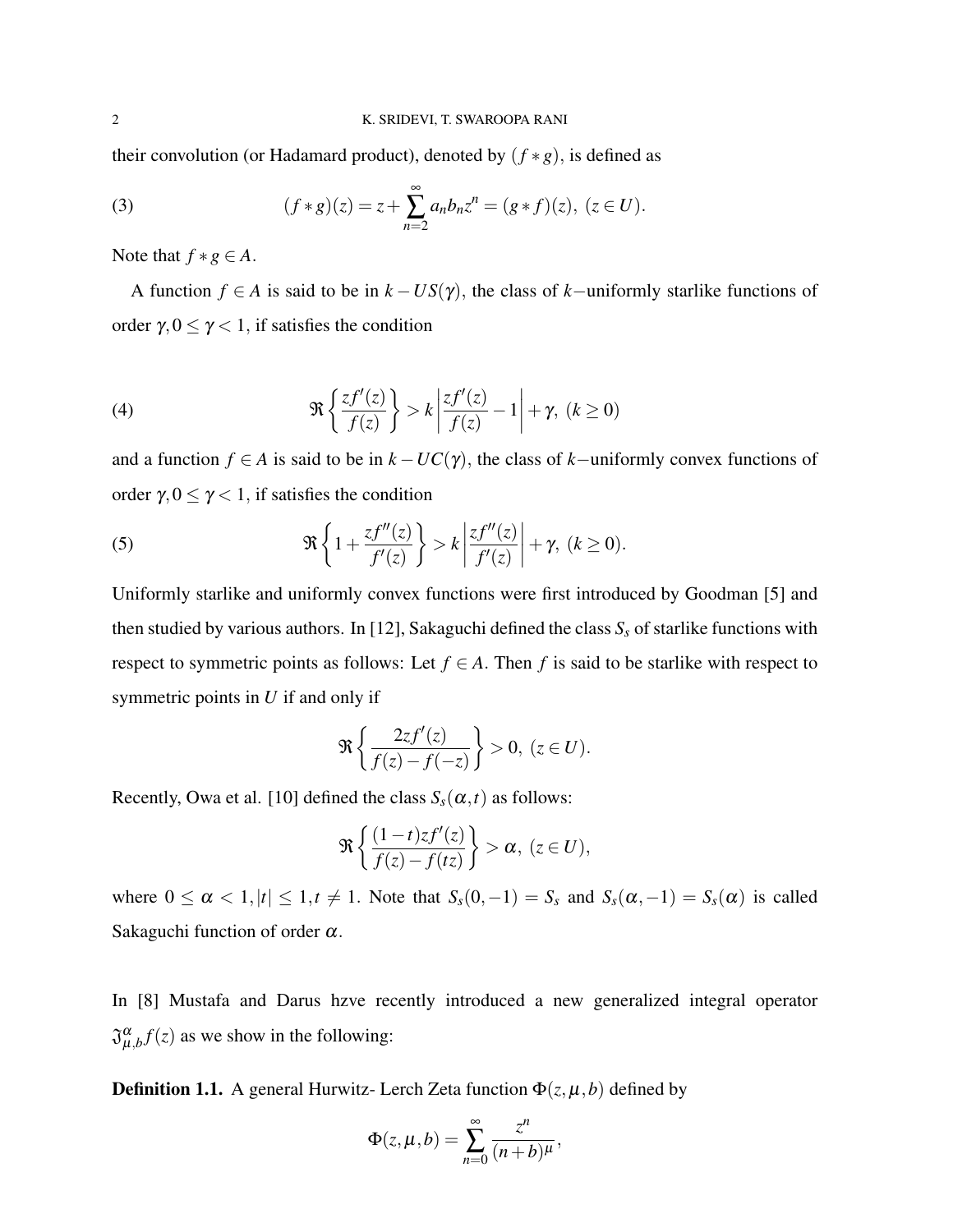where  $(\mu \in C, b \in C - \mathbb{Z}_{\mu}^{-})$  when  $|z| < 1$ , and  $\Re(\mathfrak{b}) > 1$  when  $(|z| = 1)$ .

We define the function

$$
\Phi^*(z,\mu,b)=(b^{\mu}z\Phi(z,\mu,b))*f(z),
$$

then

$$
\Phi^*(z, \mu, b) = z + \sum_{n=2}^{\infty} \frac{a_n}{(n+b-1)^{\mu}} z^n
$$

Definition 1.2. Let the function *f* be analytic in a simply connected domain of the *z*-plane containg the orgin. The fractional derivative of f of order  $\alpha$  is defined by

$$
D_z^{\alpha} f(z) = \frac{1}{\Gamma(1-\alpha)} \frac{d}{dz} \int_0^z \frac{f(t)}{(z-t)^{\alpha}} dt, \ (0 \le \alpha < 1),
$$

where the multiplycity of  $(z-t)^{-\alpha}$  is removed by requiring  $log(z-t)$  to be real when  $(z-t) > 0$ .

Using Definition 1.2 and and its known extensions involving fractional derivatives and fractional integrals, Owa and Srivastava [9] introduced the operator  $\Omega^{\alpha}: A \to A$  which is known as an extension of fractional derivative and fractional integral, as follows:

$$
\Omega^{\alpha} f(z) = \Gamma(2 - \alpha) z^{\alpha} D_z^{\alpha} f(z), \ (\alpha \neq 2, 3, 4, ...)
$$

$$
= z + \sum_{n=2}^{\infty} \frac{\Gamma(n+1)\Gamma(2 - \alpha)}{\Gamma(n+1 - \alpha)} a_n z^n, \ (z \in U)
$$

For  $\alpha \in \mathbb{C}, b \in \mathbb{C} - \mathbb{Z}_{\neq}^{-}$ , and  $0 \leq \alpha < 1$ , the generalized integral operator  $\mathfrak{J}_{\mu,b}^{\alpha} f : A \to A$ , is defined by

$$
\mathfrak{J}_{\mu,b}^{\alpha} f(z) = \Gamma(2-\alpha) z^{\alpha} D_z^{\alpha} \Phi^*(z,\alpha,b), \ (\alpha \neq 2,3,4,...)
$$

$$
= z + \sum_{n=2}^{\infty} \Phi_n(\mu,b,\alpha) a_n z^n, \ (z \in U).
$$

where  $\Phi_n(\mu, b, \alpha) = \frac{\Gamma(n+1)z^{\alpha}D_z^{\alpha}\Phi^*(z, \alpha, b)}{\Gamma(n+1-\alpha)}$  $\frac{\Gamma(z^a D_z^a \Phi^*(z,\alpha,b))}{\Gamma(n+1-\alpha)}$   $\left(\frac{b}{n-1}\right)$  $\frac{b}{n-1+b}$ <sup> $\mu$ </sup> Note that :  $\mathfrak{J}^{\circ}_{0}$  $_{0,b}^{0}f(z) = f(z).$ 

Special cases of this operator include :

- (i).  $\mathfrak{J}_{\mathfrak{0},\mathfrak{b}}^{\alpha} f(z) \equiv \Omega^{\alpha} f(z)$  is Owa and Srivastava operator [9].
- $(ii)$ .  $\mathfrak{J}_{\mu}^{\circ}$  $\int_{\mu,b+1}^b f(z) \equiv J_{\mu,b}f(z)$  is the Srivastava and Attiya integral operator[19].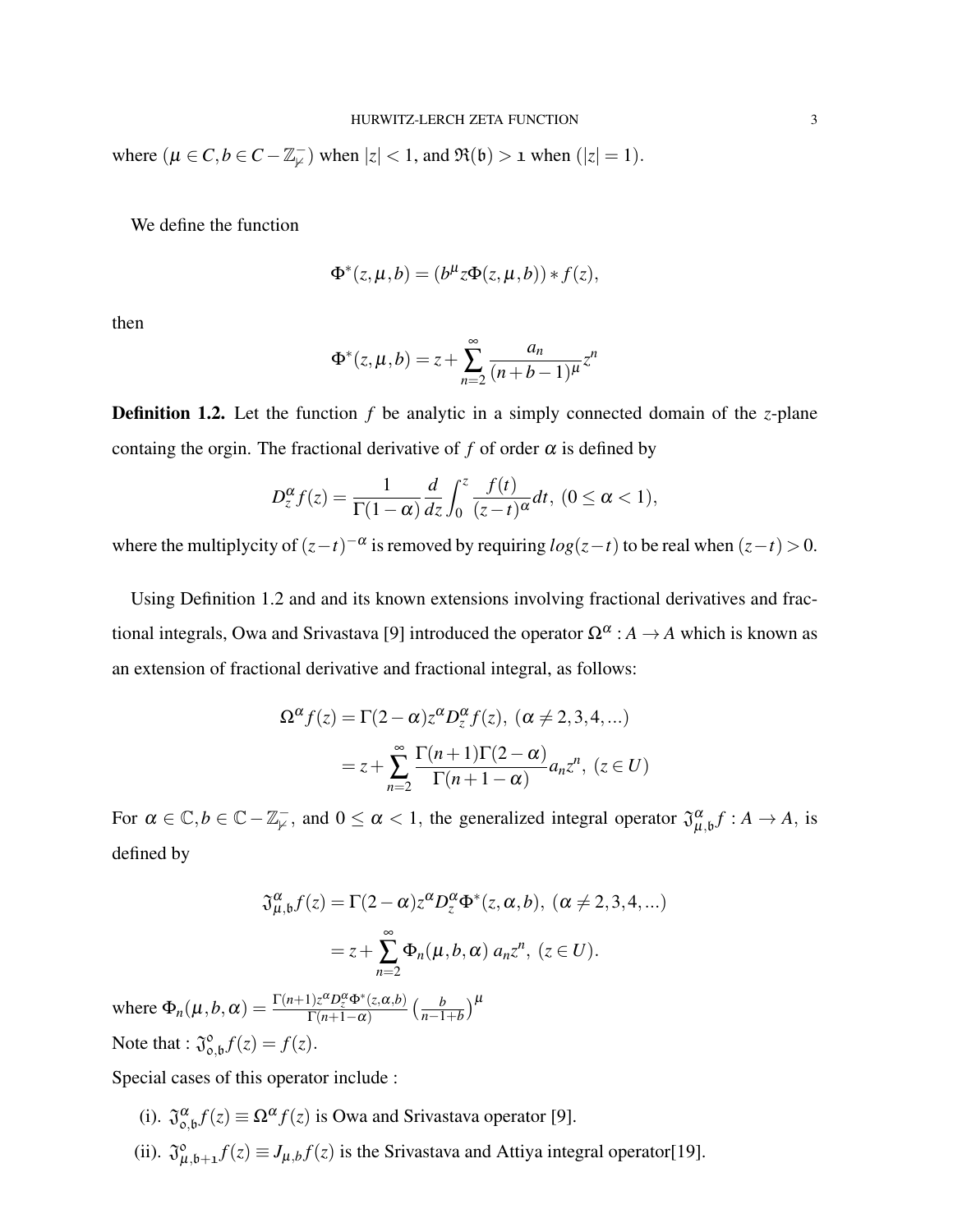- (iii).  $\mathfrak{J}_{1,1}^{\circ} f(z) \equiv A(f)(z)$  is the Alexander integral operator [1].
- (iv).  $\mathfrak{J}_{\mu+1,1}^{\circ} f(z) \equiv L(f)(z)$  is the Libera integral operator [7].
- $(v)$ .  $\mathfrak{J}_{1}^{\circ}$  $\int_{1,\delta}^{\infty} f(z) \equiv L_{\delta}(f)(z)$  is the Bernardi integral operator [3].
- (vi).  $\mathfrak{J}_{\sigma,2}^{\circ} f(z) \equiv I^{\sigma} f(z)$  is the Jung-Kim-Kim-Srivastava integral operator [6].

Now, by making use of the Hurwitz - Lerch zeta operator  $\mathfrak{J}^{\alpha}_{\mu,b}f$ , we define a new subclass of functions belonging to the class *A*.

<span id="page-3-1"></span>**Definition 1.3.** A function  $f \in A$  is said to be in the class  $k - US_s(\alpha, b, \mu, \gamma, t)$  if for all  $z \in U$ 

<span id="page-3-0"></span>
$$
\Re\left\{\frac{(1-t)z\left(\mathfrak{J}_{\mu,b}^{\alpha}f(z)\right)'}{\mathfrak{J}_{\mu,b}^{\alpha}f(z)-\mathfrak{J}_{\mu,b}^{\alpha}f(tz)}\right\} \geq k\left|\frac{(1-t)z\left(\mathfrak{J}_{\mu,b}^{\alpha}f(z)\right)'}{\mathfrak{J}_{\mu,b}^{\alpha}f(z)-\mathfrak{J}_{\mu,b}^{\alpha}f(tz)}-1\right|+\gamma,
$$

for  $k > 0, |t| < 1, t \neq 1, 0 \leq \gamma < 1$ .

Furthermore, we say that a function  $f \in k - US_s(\alpha, b, \mu, \gamma, t)$  is in the subclass  $k \widetilde{US}_s(\alpha, b, \mu, \gamma, t)$  if  $f(z)$  is of the following form

(6) 
$$
f(z) = z - \sum_{n=2}^{\infty} a_n z^n, \ a_n \ge 0, \ (n \in \mathbb{N}, \ z \in U).
$$

The aim of the present paper is to study the coefficient bounds, partial sums and certain neighborhood results of the class  $k - \widetilde{US}_s(\alpha, b, \mu, \gamma, t)$ .

Firstly, we shall need the following lemmas [\[2\]](#page-12-3).

<span id="page-3-3"></span>Lemma 1.4. *Let w be a complex number. Then*

<span id="page-3-4"></span>
$$
\Re(w) \ge v \text{ if and only if } |w - (1 + v)| \le |w + (1 - v)|.
$$

<span id="page-3-2"></span>Lemma 1.5. *Let w be a complex number and* ν, ς *be real numbers. Then*

$$
\Re(w) > v|w-1| + \varsigma \text{ if and only if } \Re\{w(1+ve^{i\theta})-ve^{i\theta}\} > \varsigma, \quad -\pi < \theta < \pi.
$$

## **2.** COEFFICIENT BOUNDS OF THE FUNCTION CLASS  $k - \widetilde{US}_s(\alpha, b, \mu, \gamma, t)$

**Theorem 2.1.** *The function f defined by* [\(6\)](#page-3-0) *is in the class*  $k - \widetilde{US}_s(\alpha, b, \mu, \gamma, t)$  *if and only if* 

(7) 
$$
\sum_{n=2}^{\infty} \phi_n(\alpha, b, \mu) |n(k+1) - u_n(k+\gamma)| a_n \leq 1 - \gamma,
$$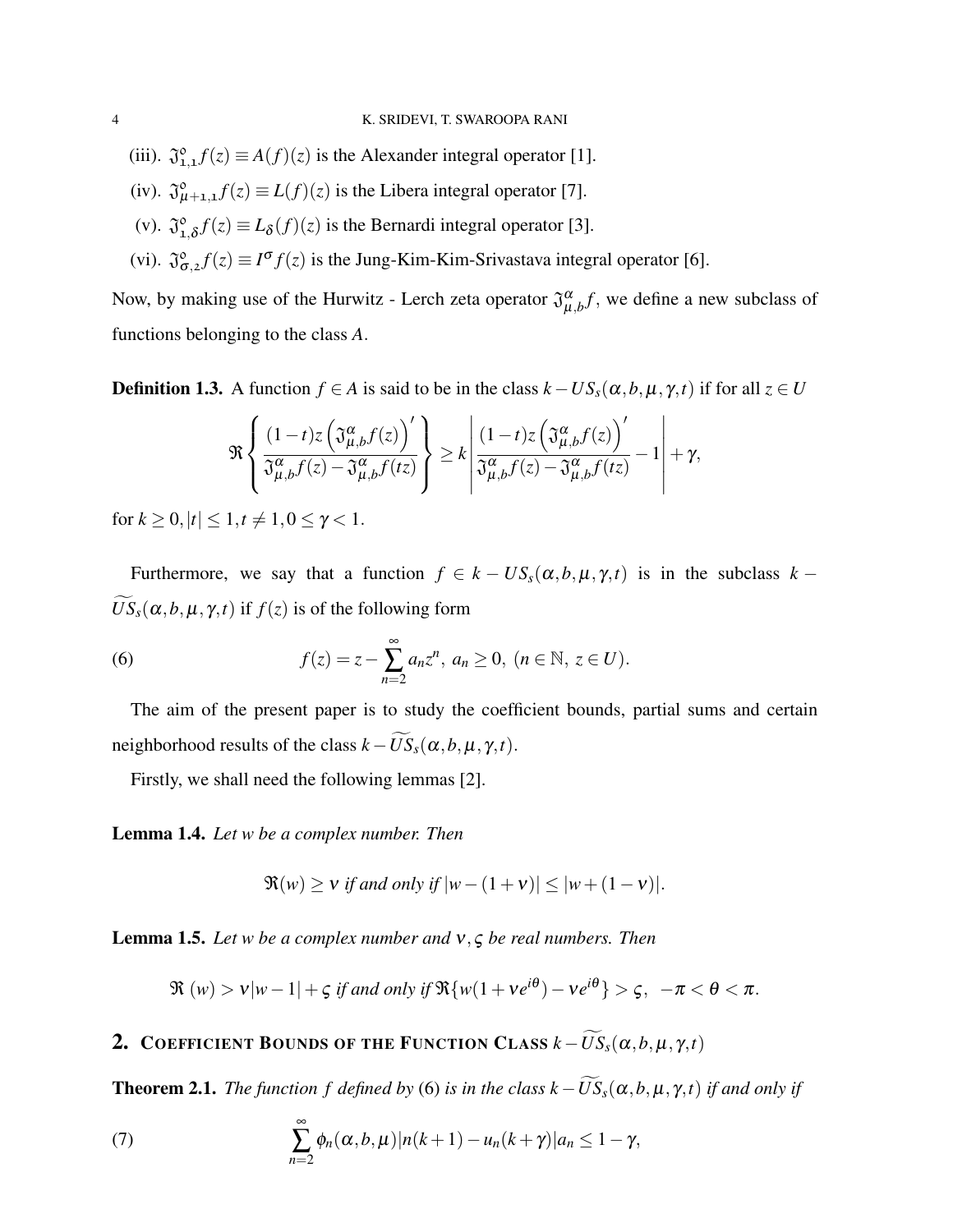$$ *The result is sharp for the function*  $f(z)$  *given by* 

$$
f(z) = z - \frac{1 - \gamma}{\phi_n(\alpha, b, \mu) |n(k+1) - u_n(k+\gamma)|} z^n.
$$

*Proof.* By Definition [1.3,](#page-3-1) we get

$$
\Re\left\{\frac{(1-t)z\left(\mathfrak{J}_{\mu,b}^{\alpha}f(z)\right)'}{\mathfrak{J}_{\mu,b}^{\alpha}f(z)-\mathfrak{J}_{\mu,b}^{\alpha}f(tz)}\right\} \geq k\left|\frac{(1-t)z\left(\mathfrak{J}_{\mu,b}^{\alpha}f(z)\right)'}{\mathfrak{J}_{\mu,b}^{\alpha}f(z)-\mathfrak{J}_{\mu,b}^{\alpha}f(tz)}-1\right|+\gamma.
$$

Then by Lemma [1.5,](#page-3-2) we have

<span id="page-4-0"></span>
$$
\Re\left\{\frac{(1-t)z\left(\mathfrak{J}_{\mu,b}^{\alpha}f(z)\right)'}{\mathfrak{J}_{\mu,b}^{\alpha}f(z)-\mathfrak{J}_{\mu,b}^{\alpha}f(tz)}(1+k e^{i\theta})-ke^{i\theta}\right\}\geq\gamma,\ -\pi<\theta<\pi
$$

or equivalently

(8) 
$$
\Re \left\{ \frac{(1-t)z \left(\mathfrak{J}_{\mu,b}^{\alpha} f(z)\right)'(1+ke^{i\theta})}{\mathfrak{J}_{\mu,b}^{\alpha} f(z)-\mathfrak{J}_{\mu,b}^{\alpha} f(z)} - \frac{ke^{i\theta} \left[\mathfrak{J}_{\mu,b}^{\alpha} f(z)-\mathfrak{J}_{\mu,b}^{\alpha} f(z)\right]}{\mathfrak{J}_{\mu,b}^{\alpha} f(z)-\mathfrak{J}_{\mu,b}^{\alpha} f(z)} \right\} \geq \gamma.
$$
  
Let  $F(z) = (1-t)z \left(\mathfrak{J}_{\mu,b}^{\alpha} f(z)\right)'(1+ke^{i\theta})-ke^{i\theta} \left[\mathfrak{J}_{\mu,b}^{\alpha} f(z)-\mathfrak{J}_{\mu,b}^{\alpha} f(z)\right]$ 

and 
$$
E(z) = \mathfrak{J}_{\mu,b}^{\alpha} f(z) - \mathfrak{J}_{\mu,b}^{\alpha} f(tz)
$$
.

By Lemma [1.4,](#page-3-3) [\(8\)](#page-4-0) is equivalent to

$$
|F(z) + (1 - \gamma)E(z)| \ge |F(z) - (1 + \gamma)E(z)|, \text{ for } 0 \le \gamma < 1.
$$

But

$$
|F(z)+(1-\gamma)E(z)| = \left|(1-t)\left\{(2-\gamma)z-\sum_{n=2}^{\infty}\phi_n(\alpha,b,\mu)(n+u_n(1-\gamma))a_nz^n\right.\right.
$$
  

$$
-ke^{i\theta}\sum_{n=2}^{\infty}\phi_n(\alpha,b,\mu)(n-u_n)a_nz^n\right\}
$$
  

$$
\geq |1-t|\left\{(2-\gamma)|z|-\sum_{n=2}^{\infty}\phi_n(\alpha,b,\mu)|n+u_n(1-\gamma)|a_n|z^n|\right\}
$$
  

$$
-k\sum_{n=2}^{\infty}\phi_n(\alpha,b,\mu)|n-u_n|a_n|z^n|\right\}.
$$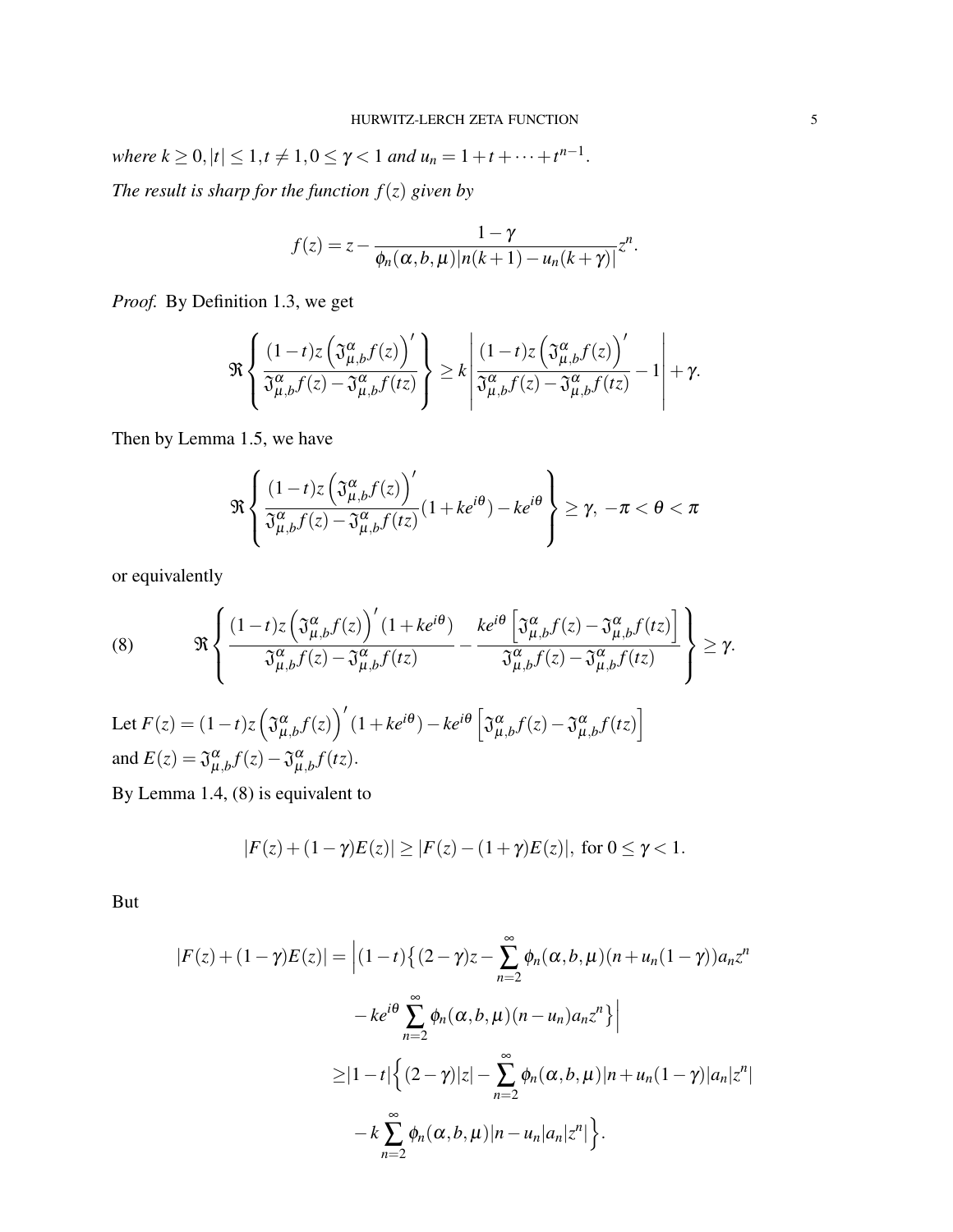Also

$$
|F(z) - (1+\gamma)E(z)| = \left| (1-t)\{-\gamma z - \sum_{n=2}^{\infty} \phi_n(\alpha, b, \mu)(n - u_n(1+\gamma))a_n z^n \right|
$$
  

$$
-ke^{i\theta} \sum_{n=2}^{\infty} \phi_n(\alpha, b, \mu)(n - u_n)a_n z^n \} \Big|
$$
  

$$
\leq |1-t| \left\{ \gamma |z| + \sum_{n=2}^{\infty} \phi_n(\alpha, b, \mu)|n - u_n(1+\gamma)|a_n| z^n \right\}
$$
  

$$
+ k \sum_{n=2}^{\infty} \phi_n(\alpha, b, \mu)|n - u_n|a_n| z^n \}.
$$

So

$$
|F(z) + (1 - \gamma)E(z)| - |F(z) - (1 + \gamma)E(z)|
$$
  
\n
$$
\geq |1 - t| \left\{ 2(1 - \gamma)|z| - \sum_{n=2}^{\infty} \phi_n(\alpha, b, \mu) [|n + u_n(1 - \gamma)| + |n - u_n(1 + \gamma)|
$$
  
\n
$$
+ 2k|n - u_n| \left] a_n |z^n| \right\}
$$
  
\n
$$
\geq 2(1 - \gamma)|z| - \sum_{n=2}^{\infty} 2\phi_n(\alpha, b, \mu) |n(k + 1) - u_n(k + \gamma)|a_n |z^n| \geq 0
$$

or

$$
\sum_{n=2}^{\infty} \phi_n(\alpha, b, \mu) |n(k+1) - u_n(k+\gamma)| a_n \leq 1 - \gamma.
$$

Conversely, suppose that [\(7\)](#page-3-4) holds. Then we must show

$$
\Re\left\{\frac{(1-t)z\left(\mathfrak{J}_{\mu,b}^{\alpha}f(z)\right)'(1+ke^{i\theta})-ke^{i\theta}\left[\mathfrak{J}_{\mu,b}^{\alpha}f(z)-\mathfrak{J}_{\mu,b}^{\alpha}f(tz)\right]}{\mathfrak{J}_{\mu,b}^{\alpha}f(z)-\mathfrak{J}_{\mu,b}^{\alpha}f(tz)}\right\}\geq\gamma.
$$

Upon choosing the values of *z* on the positive real axis where  $0 \le |z| = r < 1$ , the above inequality reduces to

$$
\Re\left\{\frac{(1-\gamma)-\sum\limits_{n=2}^{\infty}\phi_n(\alpha,b,\mu)[n(1+ke^{i\theta})-u_n(\gamma+ke^{i\theta})]a_nz^{n-1}}{1-\sum\limits_{n=2}^{\infty}\phi_n(\alpha,b,\mu)u_na_nz^{n-1}}\right\}\geq 0.
$$

Since  $\Re(-e^{i\theta}) \ge -|e^{i\theta}| = -1$ , the above inequality reduces to

$$
\Re\left\{\frac{(1-\gamma)-\sum_{n=2}^{\infty}\phi_n(\alpha,b,\mu)[n(1+k)-u_n(\gamma+k]a_nr^{n-1})}{1-\sum_{n=2}^{\infty}\phi_n(\alpha,b,\mu)u_na_nr^{n-1}}\right\}\geq 0.
$$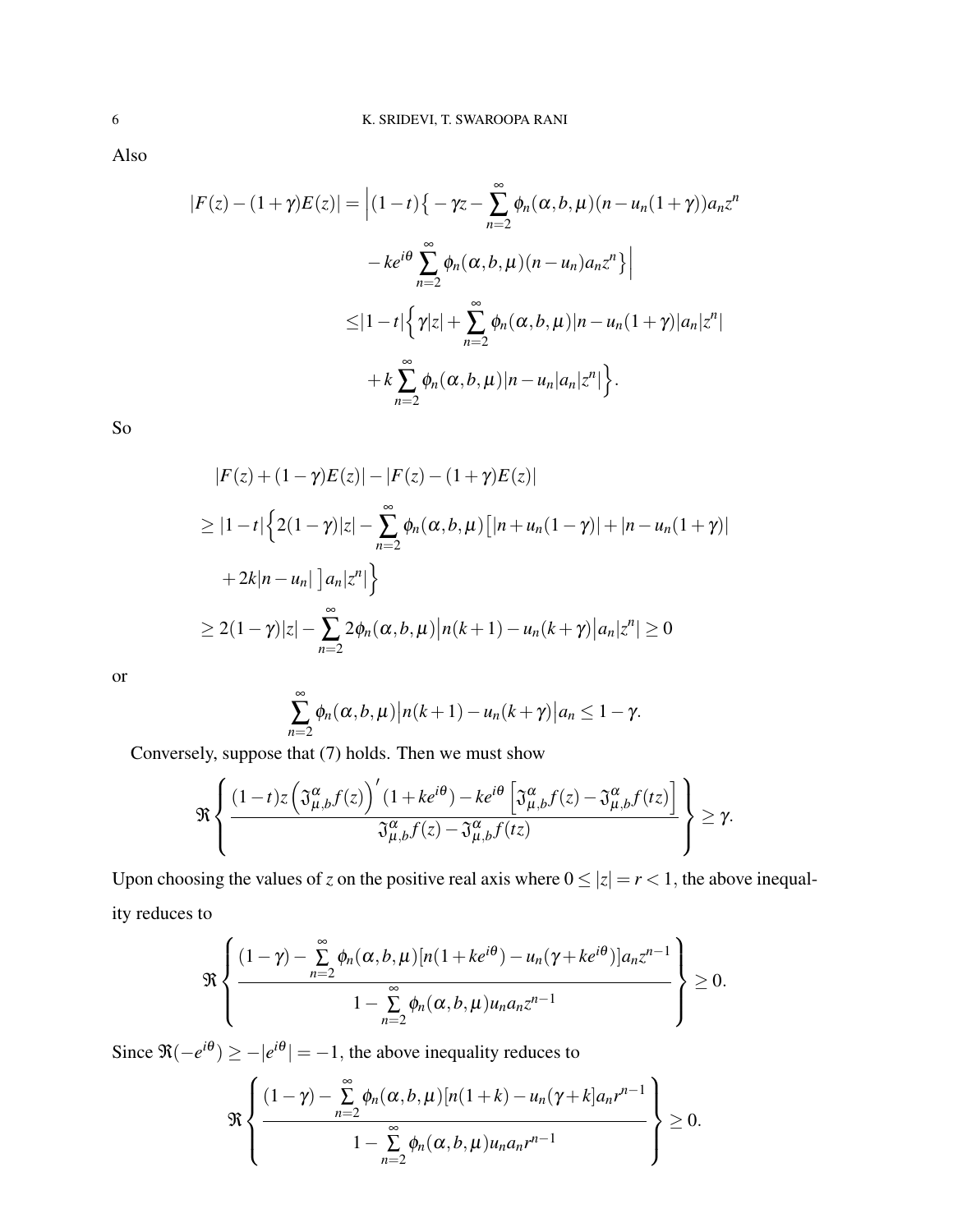Letting  $r \to 1^-$ , we have desired conclusion.

**Corollary 2.2.** *If*  $f(z) \in k - \widetilde{US}_s(\alpha, b, \mu, \gamma, t)$  *then* 

$$
a_n \leq \frac{1-\gamma}{\phi_n(\alpha, b, \mu)|n(k+1) - u_n(k+\gamma)|}
$$

 $$ 

# 3. NEIGHBORHOOD OF THE FUNCTION CLASS  $k - \widetilde{US}_s(\alpha, b, \mu, \gamma, t)$

Following the earlier investigations (based upon the familiar concept of neighborhoods of analytic functions) by Goodman [\[4\]](#page-12-4), Ruscheweyh [\[11\]](#page-12-5) and Santosh et al. [\[13\]](#page-12-6), we define the neighborhood of a function  $f \in T$ .

**Definition 3.1.** Let  $k \geq 0, |t| \leq 1, t \neq 1, 0 \leq \gamma < 1, \alpha \geq 0$  and  $u_n = 1 + t + \cdots + t^{n-1}$ . We define the  $\alpha$ –neighborhood of a function  $f \in T$  and denote by  $N_{\alpha}(f)$  consisting of all functions  $g(z)$  = *z*− ∞ ∑ *n*=2  $b_n z^n \in S(b_n \geq 0, n \in \mathbb{N})$  satisfying

$$
\sum_{n=2}^{\infty} \frac{\phi_n(\alpha, b, \mu)|n(k+1) - u_n(k+\gamma)|}{1-\gamma} |a_n - b_n| \leq 1-\alpha.
$$

**Theorem 3.2.** *Let*  $f(z) \in k - \widetilde{US}_s(\alpha, b, \mu, \gamma, t)$  *and*  $\Re(\gamma) \neq 1$ *. For any complex number*  $\varepsilon$  *with*  $|\varepsilon| < \alpha(\alpha \ge 0)$ , *iff satisfies the following condition:* 

$$
\frac{f(z)+\varepsilon z}{1+\varepsilon}\in k-\widetilde{US}_s(\alpha,b,\mu,\gamma,t)
$$

*then*  $N_{\alpha}(f) \subset k - \widetilde{US}_{s}(\alpha, b, \mu, \gamma, t)$ .

*Proof.* It is obvious that  $f \in k - \widetilde{US}_s(\alpha, b, \mu, \gamma, t)$  if and only if

$$
\left|\frac{(1-t)z\left(\mathfrak{J}_{\mu,b}^{\alpha}f(z)\right)'(1+ke^{i\theta})-(ke^{i\theta}+1+\gamma)\left(\mathfrak{J}_{\mu,b}^{\alpha}f(z)-\mathfrak{J}_{\mu,b}^{\alpha}f(tz)\right)}{(1-t)z\left(\mathfrak{J}_{\mu,b}^{\alpha}f(z)\right)'(1+ke^{i\theta})+(1-ke^{i\theta}-\gamma)\left(\mathfrak{J}_{\mu,b}^{\alpha}f(z)-\mathfrak{J}_{\mu,b}^{\alpha}f(tz)\right)}\right|<1,
$$

 $-\pi < \theta < \pi$ .

For any complex number *s* with  $|s| = 1$ , we have

$$
\frac{(1-t)z\left(\mathfrak{J}^{\alpha}_{\mu,b}f(z)\right)'(1+ke^{i\theta})-(ke^{i\theta}+1+\gamma)\left(\mathfrak{J}^{\alpha}_{\mu,b}f(z)-\mathfrak{J}^{\alpha}_{\mu,b}f(tz)\right)}{(1-t)z\left(\mathfrak{J}^{\alpha}_{\mu,b}f(z)\right)'(1+ke^{i\theta})+(1-ke^{i\theta}-\gamma)\left(\mathfrak{J}^{\alpha}_{\mu,b}f(z)-\mathfrak{J}^{\alpha}_{\mu,b}f(tz)\right)} \neq s.
$$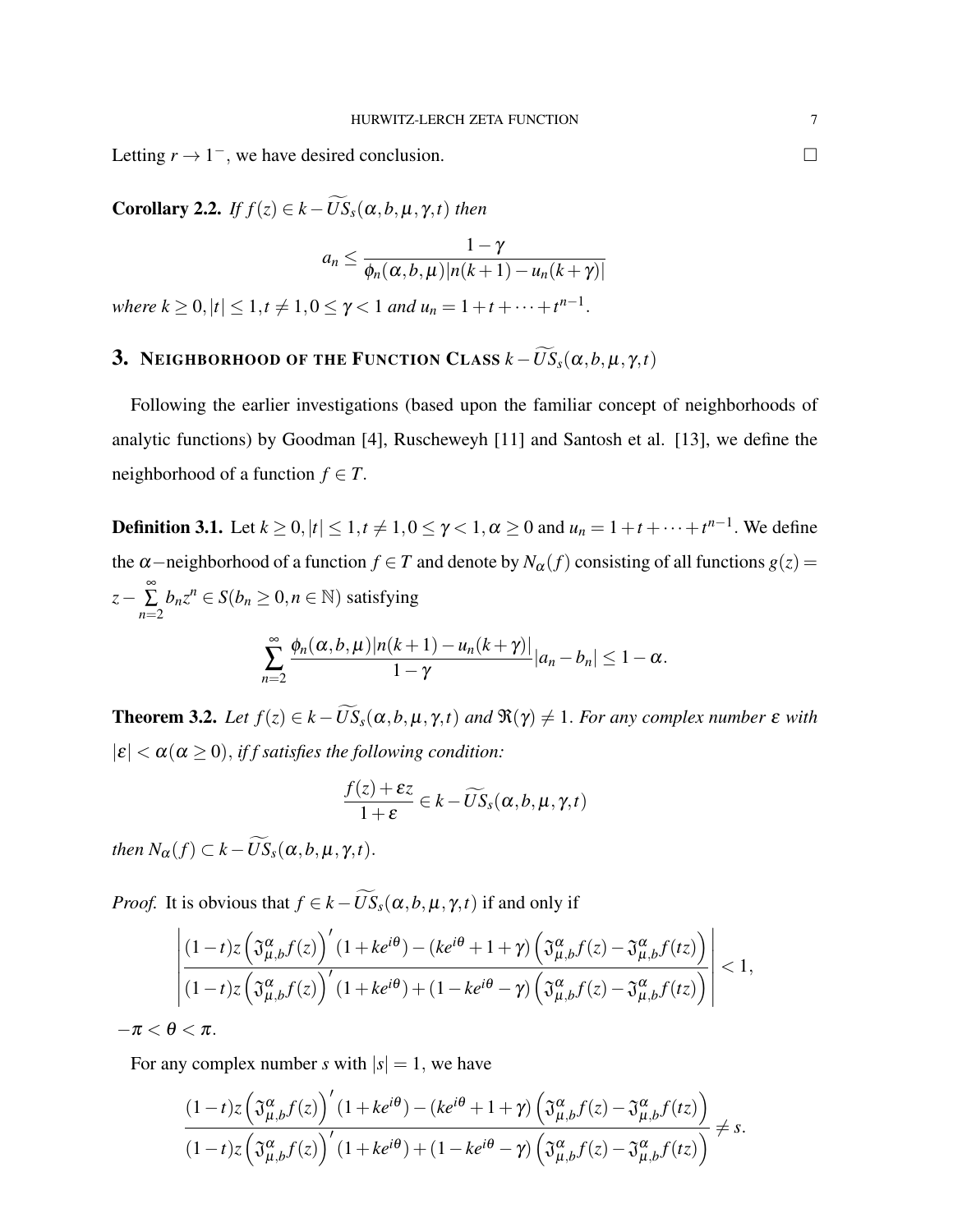In other words, we must have

$$
(1-s)(1-t)z\left(\mathfrak{J}_{\mu,b}^{\alpha}f(z)\right)'(1+ke^{i\theta})-(ke^{i\theta}+1+\gamma+s(-1+ke^{i\theta}+\gamma))
$$

$$
\times\left(\mathfrak{J}_{\mu,b}^{\alpha}f(z)-\mathfrak{J}_{\mu,b}^{\alpha}f(tz)\right)\neq0
$$

which is equivalent to

$$
z-\sum_{n=2}^{\infty}\frac{\phi_n(\alpha,b,\mu)\left((n-u_n)(1+ke^{i\theta}-ske^{i\theta})-s(n+u_n)-u_n\gamma(1-s)\right)}{\gamma(s-1)-2s}z^n\neq 0.
$$

However,  $f \in k - \widetilde{US}_s(\alpha, b, \mu, \gamma, t)$  if and only  $\frac{(f * h)}{z} \neq 0$ ,  $z \in U - \{0\}$ , where  $h(z) = z - \sum_{n=0}^{\infty}$ ∑ *n*=2  $c_n z^n$ and

$$
c_n=\frac{\phi_n(\alpha,b,\mu)\left((n-u_n)(1+ke^{i\theta}-ske^{i\theta})-s(n+u_n)-u_n\gamma(1-s)\right)}{\gamma(s-1)-2s}.
$$

We note that

<span id="page-7-0"></span>
$$
|c_n| \leq \frac{\phi_n(\alpha, b, \mu) |n(1+k) - u_n(k+\gamma)|}{1-\gamma}
$$

since  $\frac{f(z)+\varepsilon z}{1+\varepsilon} \in k - \widetilde{US}_s(\alpha, b, \mu, \gamma, t)$ , therefore  $z^{-1} \left( \frac{f(z)+\varepsilon z}{1+\varepsilon} \right)$  $\frac{(z)+\varepsilon z}{1+\varepsilon} * h(z)$   $\neq$  0, which is equivalent to

(9) 
$$
\frac{(f * h)(z)}{(1 + \varepsilon)z} + \frac{\varepsilon}{1 + \varepsilon} \neq 0.
$$

Now suppose that  $\Big|$ (*f* ∗*h*)(*z*) *z*  $\vert < \alpha$ . Then by [\(9\)](#page-7-0), we must have

$$
\left| \frac{(f * h)(z)}{(1 + \varepsilon)z} + \frac{\varepsilon}{1 + \varepsilon} \right| \ge \frac{|\varepsilon|}{|1 + \varepsilon|} - \frac{1}{|1 + \varepsilon|} \left| \frac{(f * h)(z)}{z} \right|
$$

$$
> \frac{|\varepsilon| - \alpha}{|1 + \varepsilon|} \ge 0,
$$

this is a contradiction by  $|\varepsilon| < \alpha$  and however, we have (*f* ∗*h*)(*z*) *z*  $\Big|\geq \alpha.$ 

If 
$$
g(z) = z - \sum_{n=2}^{\infty} b_n z^n \in N_{\alpha}(f)
$$
 then  
\n
$$
\alpha - \left| \frac{(g * h)(z)}{z} \right| \le \left| \frac{((f - g) * h)(z)}{z} \right| \le \sum_{n=2}^{\infty} |a_n - b_n| |c_n||z^n|
$$
\n
$$
< \sum_{n=2}^{\infty} \frac{\phi_n(\alpha, b, \mu) |n(1 + k) - u_n(k + \gamma)|}{1 - \gamma} |a_n - b_n|
$$
\n
$$
\le \alpha.
$$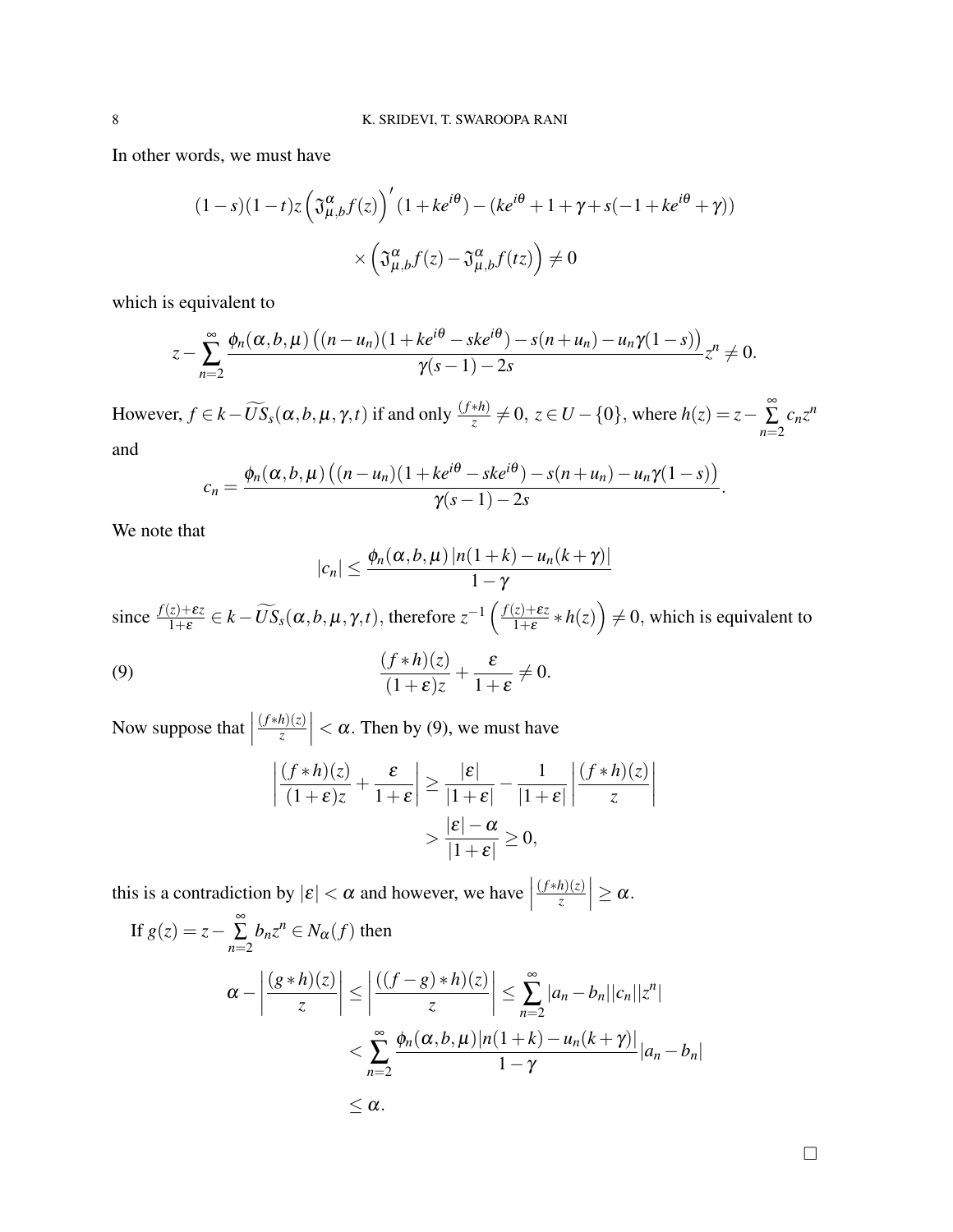## **4. PARTIAL SUMS OF THE FUNCTION CLASS**  $k - \widetilde{US}_s(\alpha, b, \mu, \gamma, t)$

In this section, applying methods used by Silverman [\[15\]](#page-12-7) and Silvia [\[16\]](#page-12-8), we investigate the ratio of a function of the form [\(6\)](#page-3-0) to its sequence of partial sums  $f_m(z) = z + z$ *m* ∑ *n*=2  $a_nz^n$ .

**Theorem 4.1.** *If*  $f \in k - \widetilde{US}_s(\alpha, b, \mu, \gamma, t)$  *then* 

(10) 
$$
\Re\left\{\frac{f(z)}{f_m(z)}\right\} \geq \left(\frac{\delta_{m+1}\phi_{m+1}(\alpha,b,\mu)-1+\gamma}{\delta_{m+1}\phi_{m+1}(\alpha,b,\mu)}\right)
$$

*where*

(11) 
$$
\delta_n = \delta_n(k, \gamma, u_n) \phi_n(\alpha, b, \mu) \ge \begin{cases} 1 - \gamma, & \text{if } n = 2, 3, \cdots, m; \\ \delta_{m+1} \phi_{m+1}(\alpha, b, \mu), & \text{if } n = m+1, m+2, \cdots \end{cases}
$$

*and*

<span id="page-8-2"></span><span id="page-8-0"></span>
$$
\delta_n=\delta_n(k,\gamma,u_n)=n(1+k)-u_n(k+\gamma).
$$

*The result in* [\(10\)](#page-8-0) *is sharp with the following given by*

(12) 
$$
f(z) = z + \frac{1 - \gamma}{\delta_{m+1} \phi_{m+1}(\alpha, b, \mu)} z^{m+1}.
$$

*Proof.* Define the function *w*, we may write

<span id="page-8-1"></span>(13) 
$$
\frac{1+w(z)}{1-w(z)} = \frac{\delta_{m+1}\phi_{m+1}(\alpha,b,\mu)}{1-\gamma} \left\{ \frac{f(z)}{f_m(z)} - \frac{\delta_{m+1}\phi_{m+1}(\alpha,b,\mu) - 1 + \gamma}{\delta_{m+1}\phi_{m+1}(\alpha,b,\mu)} \right\}
$$

$$
= \left\{ \frac{1+\sum_{n=2}^{m} a_n z^{n-1} + \left(\frac{\delta_{m+1}\phi_{m+1}(\alpha,b,\mu)}{1-\gamma}\right) \sum_{n=m+1}^{\infty} a_n z^{n-1}}{1+\sum_{n=2}^{m} a_n z^{n-1}} \right\}.
$$

It suffices to show that  $|w(z)| \leq 1$ . Now, from [\(13\)](#page-8-1), we can obtain

$$
w(z) = \frac{\left(\frac{\delta_{m+1}\phi_{m+1}(\alpha,b,\mu)}{1-\gamma}\right) \sum_{n=m+1}^{\infty} a_n z^{n-1}}{2+2 \sum_{n=2}^{m} a_n z^{n-1} + \left(\frac{\delta_{m+1}\phi_{m+1}(\alpha,b,\mu)}{1-\gamma}\right) \sum_{n=m+1}^{\infty} a_n z^{n-1}}.
$$

Hence we obtain

$$
|w(z)| \leq \frac{\left(\frac{\delta_{m+1}\phi_{m+1}(\alpha,b,\mu)}{1-\gamma}\right) \sum_{n=m+1}^{\infty} |a_n|}{2-2\sum_{n=2}^{m} |a_n| - \left(\frac{\delta_{m+1}\phi_{m+1}(\alpha,b,\mu)}{1-\gamma}\right) \sum_{n=m+1}^{\infty} |a_n|}.
$$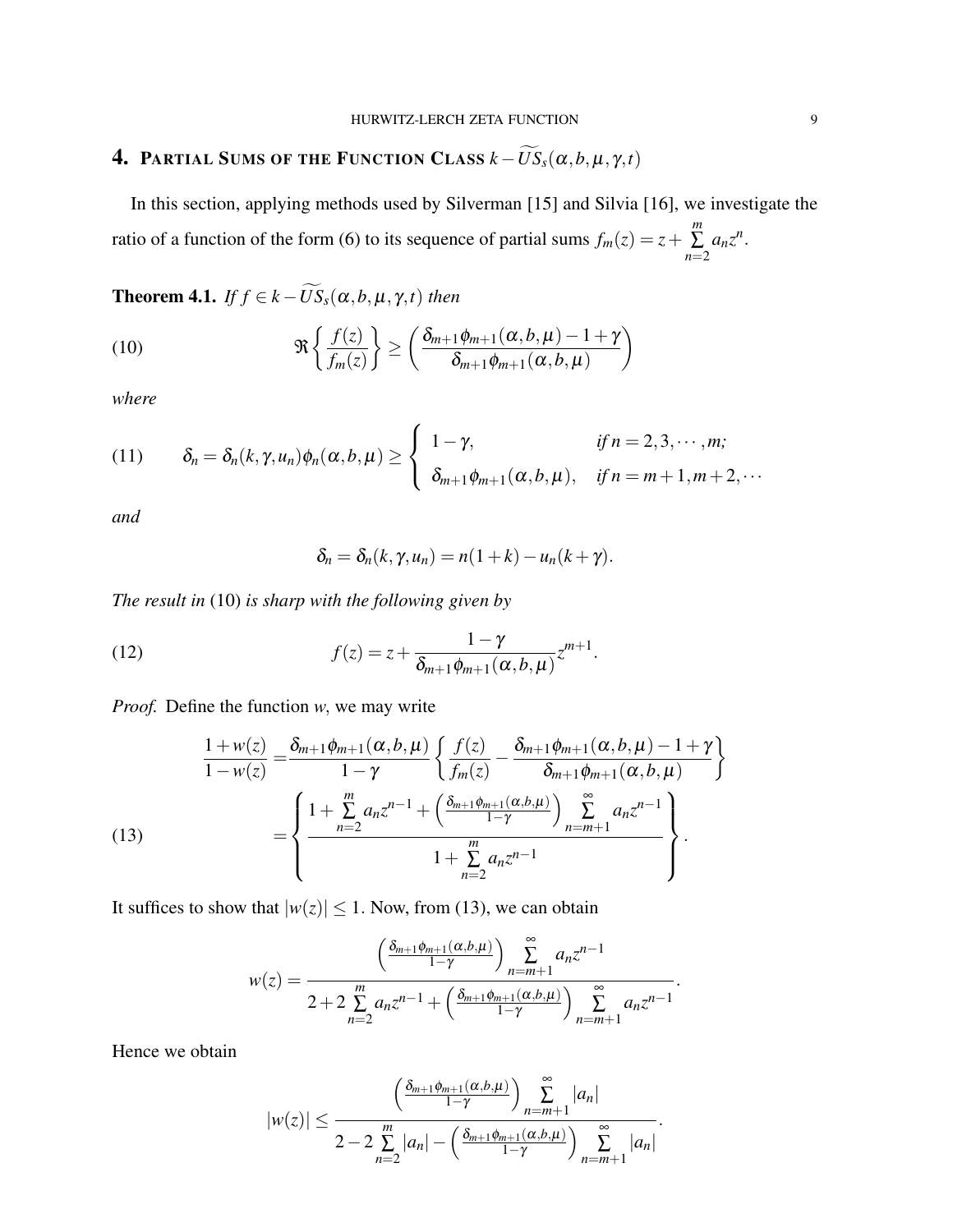Now  $|w(z)| \leq 1$  if

$$
2\left(\frac{\delta_{m+1}\phi_{m+1}(\alpha,b,\mu)}{1-\gamma}\right)\sum_{n=m+1}^{\infty}|a_n|\leq 2-2\sum_{n=2}^{m}|a_n|,
$$

or, equivalently

$$
\sum_{n=2}^m |a_n| + \left(\frac{\delta_{m+1}\phi_{m+1}(\alpha,b,\mu)}{1-\gamma}\right)\sum_{n=m+1}^\infty |a_n| \leq 1.
$$

From the condition [\(7\)](#page-3-4), it is sufficient to show that

<span id="page-9-1"></span>
$$
\sum_{n=2}^{m} |a_n| + \left(\frac{\delta_{m+1}\phi_{m+1}(\alpha,b,\mu)}{1-\gamma}\right)\sum_{n=m+1}^{\infty} |a_n| \le \sum_{n=2}^{\infty} \frac{\delta_n\phi_n(\alpha,b,\mu)}{1-\gamma} |a_n|
$$

which is equivalent to

(14)  

$$
\sum_{n=2}^{m} \left( \frac{\delta_n \phi_n(\alpha, b, \mu) - 1 + \gamma}{1 - \gamma} \right) |a_n| + \sum_{n=m+1}^{\infty} \left( \frac{\delta_n \phi_n(\alpha, b, \mu) - \delta_{n+1} \phi_{n+1}(\alpha, b, \mu)}{1 - \gamma} \right) |a_n| \ge 0.
$$

To see that the function gives by [\(12\)](#page-8-2) given the sharp result, we observe that for  $z = re^{\frac{i\pi}{n}}$ 

<span id="page-9-0"></span>
$$
\frac{f(z)}{f_m(z)} = 1 + \frac{1 - \gamma}{\delta_{m+1}\phi_{m+1}(\alpha, b, \mu)} z^n \to 1 - \frac{1 - \gamma}{\delta_{m+1}\phi_{m+1}(\alpha, b, \mu)}
$$
  
= 
$$
\frac{\delta_{m+1}\phi_{m+1}(\alpha, b, \mu) - 1 + \gamma}{\delta_{m+1}\phi_{m+1}(\alpha, b, \mu)}, \text{ when } r \to 1^-.
$$

**Theorem 4.2.** *If*  $f \in k - \widetilde{US}_s(\alpha, b, \mu, \gamma, t)$  *then* 

(15) 
$$
\Re\left\{\frac{f_m(z)}{f(z)}\right\} \geq \frac{\delta_{m+1}\phi_{m+1}(\alpha,b,\mu)}{\delta_{m+1}\phi_{m+1}(\alpha,b,\mu)+1-\gamma}, \ \ (z \in U)
$$

*where*  $\delta_{m+1}\phi_{m+1}(\alpha, b, \mu) \geq 1 - \gamma$  *and* 

(16) 
$$
\delta_n \phi_n(\alpha, b, \mu) \ge \begin{cases} 1 - \gamma, & \text{if } n = 2, 3, \cdots, m; \\ \delta_{m+1} \phi_{m+1}(\alpha, b, \mu), & \text{if } n = m+1, m+2, \cdots. \end{cases}
$$

*The result* [\(15\)](#page-9-0) *is sharp with the function given by* [\(12\)](#page-8-2)*.*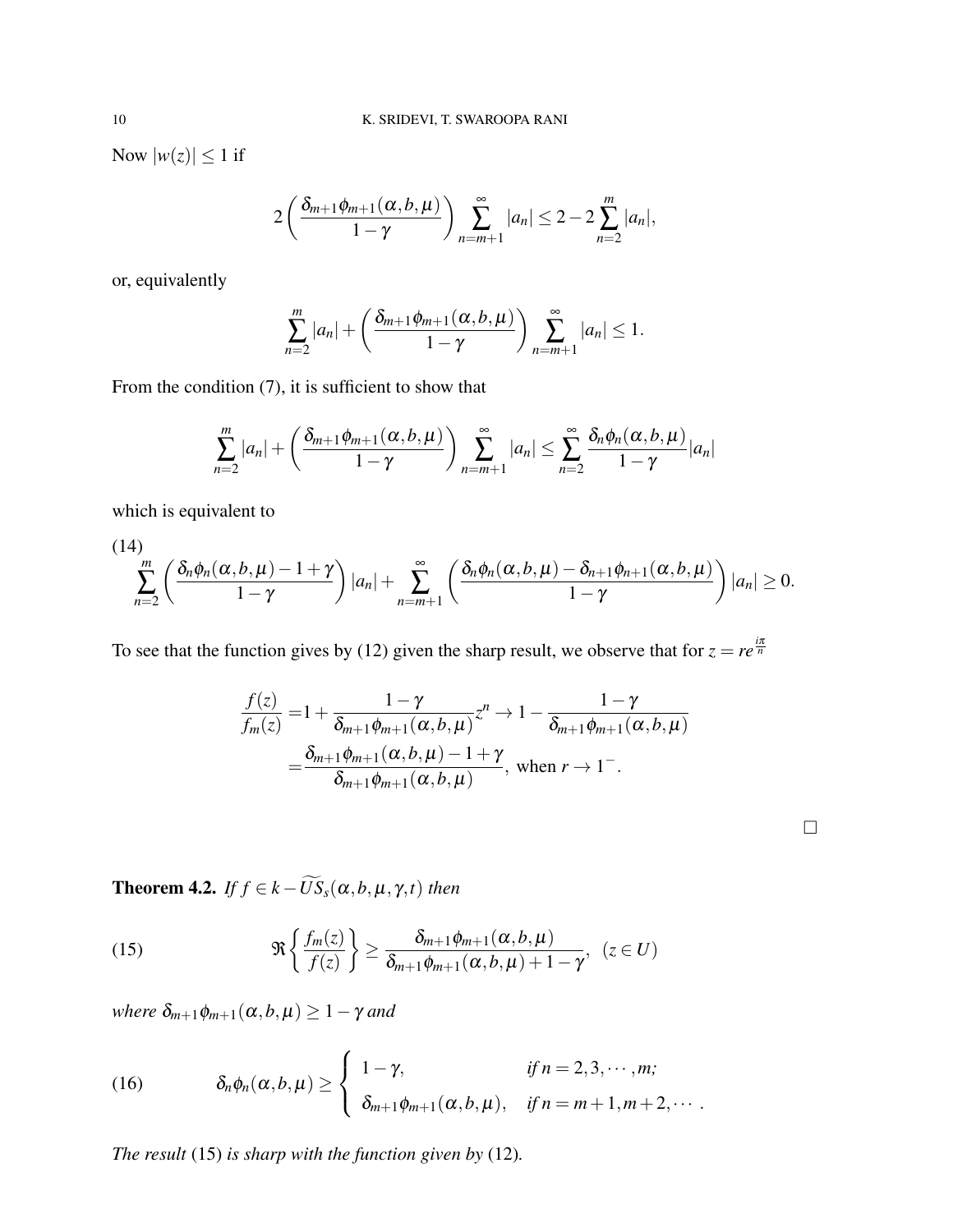*Proof.* We write

$$
\frac{1+w(z)}{1-w(z)} = \frac{\delta_{m+1}\phi_{m+1}(\alpha,b,\mu)+1-\gamma}{1-\gamma} \left\{ \frac{f_m(z)}{f(z)} - \frac{\delta_{m+1}\phi_{m+1}(\alpha,b,\mu)}{\delta_{m+1}\phi_{m+1}(\alpha,b,\mu)+1-\gamma} \right\}
$$

$$
= \left\{ \frac{1+\sum\limits_{n=2}^{m} a_n z^{n-2} - \left(\frac{\delta_{m+1}\phi_{m+1}(\alpha,b,\mu)}{1-\gamma}\right) \sum\limits_{n=m+1}^{\infty} a_n z^{n-1}}{1+\sum\limits_{n=2}^{\infty} a_n z^{n-1}} \right\}
$$

$$
|w(z)| \le \frac{\left(\frac{\delta_{m+1}\phi_{m+1}(\alpha,b,\mu)+1-\gamma}{1-\gamma}\right) \sum\limits_{n=m+1}^{\infty} |a_n|}{2-2\sum\limits_{n=2}^{m} |a_n| - \left(\frac{\delta_{m+1}\phi_{m+1}(\alpha,b,\mu)+1-\gamma}{1-\gamma}\right) \sum\limits_{n=m+1}^{\infty} |a_n|} \le 1.
$$

This last inequality is equivalent to

$$
\sum_{n=2}^m |a_n| + \sum_{n=m+1}^\infty \left( \frac{\delta_{m+1}\phi_{m+1}(\alpha,b,\mu)}{1-\gamma} \right) |a_n| \leq 1.
$$

Making use of [\(7\)](#page-3-4) to get [\(14\)](#page-9-1). Finally, equality holds in [\(15\)](#page-9-0) for the extremal furcation  $f(z)$ given by [\(12\)](#page-8-2).  $\Box$ 

**Theorem 4.3.** *If*  $f \in k - \widetilde{US}_s(\alpha, b, \mu, \gamma, t)$  *then* 

(17) 
$$
\Re\left\{\frac{f'(z)}{f'_m(z)}\right\} \ge \left(\frac{\delta_{m+1}\phi_{m+1}(\alpha,b,\mu)-(1-\gamma)(m+1)}{\delta_{m+1}\phi_{m+1}(\alpha,b,\mu)}\right), \ (z \in U)
$$

<span id="page-10-0"></span>(18) and 
$$
\Re\left\{\frac{f'_m(z)}{f'(z)}\right\} \ge \left(\frac{\delta_{m+1}\phi_{m+1}(\alpha,b,\mu)}{\delta_{m+1}\phi_{m+1}(\alpha,b,\mu)+(1-\gamma)(m-1)}\right), \ (z \in U)
$$

*where*  $\delta_{m+1}\phi_{m+1}(\alpha, b, \mu) \geq (m+1)(1-\gamma)$  *and* 

$$
\delta_n \phi_n(\alpha, b, \mu) \ge \begin{cases} n(1-\gamma), & \text{if } n = 1, 2, 3, \cdots, m; \\ n\left(\frac{\delta_{m+1}\phi_{m+1}(\alpha, b, \mu)}{m+1}\right), & \text{if } n = m+1, m+2, \cdots. \end{cases}
$$

*The results are sharp with the function given by* [\(12\)](#page-8-2)*.*

*Proof.* We write

$$
\frac{1+w(z)}{1-w(z)} = \left(\frac{\delta_{m+1}\phi_{m+1}(\alpha,b,\mu)}{(m+1)(1-\gamma)}\right) \left\{ \frac{f'(z)}{f'_m(z)} - \left(\frac{\delta_{m+1}\phi_{m+1}(\alpha,b,\mu) - (1-\gamma)(m+1)}{\delta_{m+1}\phi_{m+1}(\alpha,b,\mu)}\right) \right\}
$$

where

$$
w(z) = \frac{\left(\frac{\delta_{m+1}\phi_{m+1}(\alpha,b,\mu)}{(m+1)(1-\gamma)}\right) \sum_{n=m+1}^{\infty} na_n z^{n-1}}{2+2 \sum_{n=2}^{m} na_n z^{n-1} + \left(\frac{\delta_{m+1}\phi_{m+1}(\alpha,b,\mu)}{(m+1)(1-\gamma)}\right) \sum_{n=m+1}^{\infty} na_n z^{n-1}}.
$$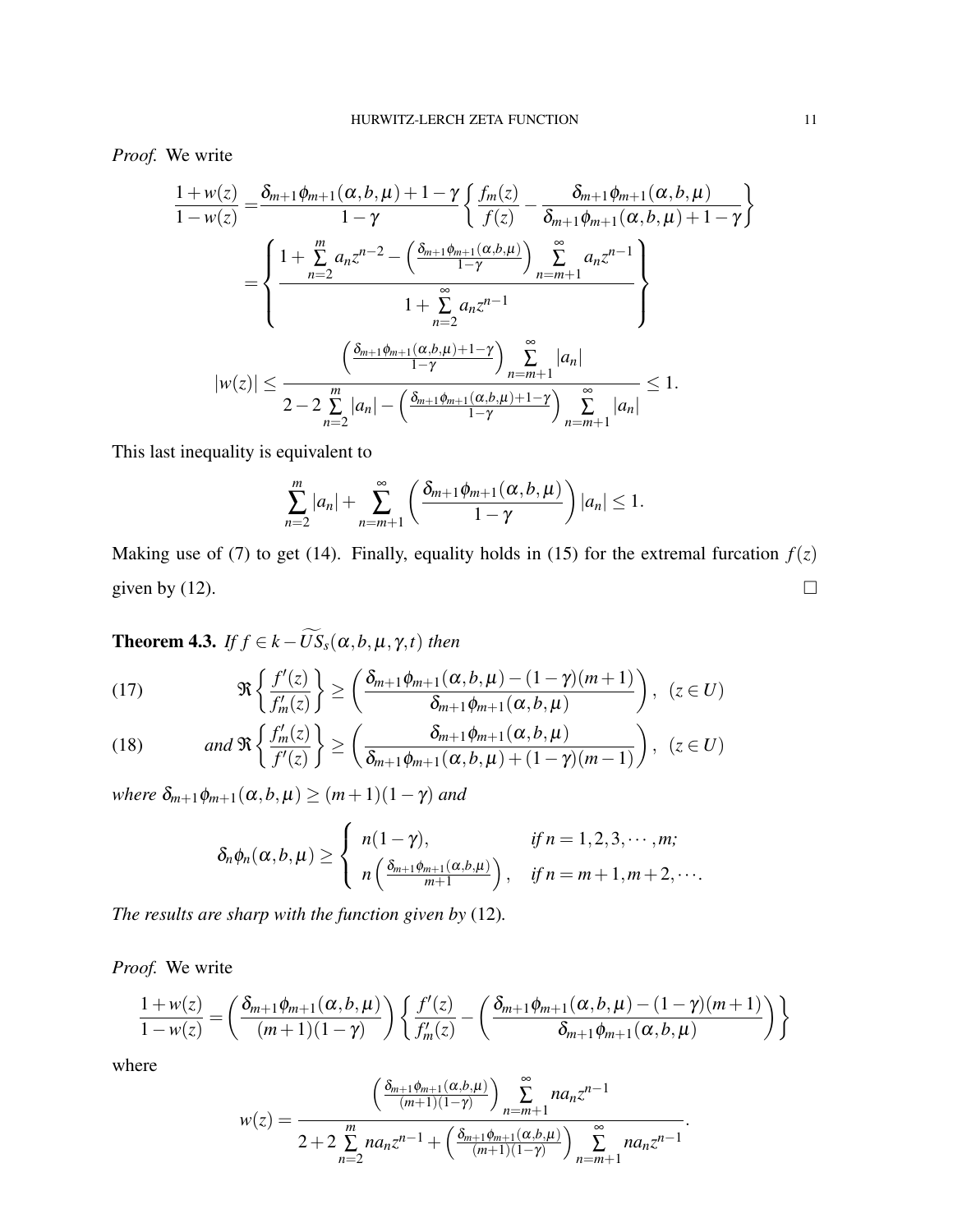Now  $|w(z)| \leq 1$  if and only if

$$
\sum_{n=2}^m n|a_n|+\left(\frac{\delta_{m+1}\phi_{m+1}(\alpha,b,\mu)}{(m+1)(1-\gamma)}\right)\sum_{n=m+1}^\infty n|a_n|\leq 1.
$$

From the condition [\(7\)](#page-3-4), it is sufficient to show that

$$
\sum_{n=2}^m n|a_n| + \left(\frac{\delta_{m+1}\phi_{m+1}(\alpha,b,\mu)}{(m+1)(1-\gamma)}\right)\sum_{n=m+1}^\infty n|a_n| \leq \sum_{n=2}^\infty \frac{\delta_n\phi_n(\alpha,b,\mu)}{1-\gamma}|a_n|
$$

which is equivalent to

$$
\sum_{n=2}^m \frac{\delta_n \phi_n(\alpha, b, \mu) - (1 - \gamma)n}{1 - \gamma} |a_n| + \sum_{n=m+1}^\infty \frac{(m+1)\delta_n \phi_n(\alpha, b, \mu) - n\delta_{m+1}\phi_{m+1}(\alpha, b, \mu)}{(m+1)(1 - \gamma)} |a_n| \ge 0.
$$

To prove the result [\(18\)](#page-10-0), define the function  $w(z)$ 

$$
\frac{1+w(z)}{1-w(z)} = \left(\frac{(m+1)(1-\gamma) + \delta_{m+1}\phi_{m+1}(\alpha, b, \mu)}{(m+1)(1-\gamma)}\right) \times \left\{\frac{f'_m(z)}{f'(z)} - \left(\frac{\delta_{m+1}\phi_{m+1}(\alpha, b, \mu)}{\delta_{m+1}\phi_{m+1}(\alpha, b, \mu) + (m+1)(1-\gamma)}\right)\right\}
$$

where

<span id="page-11-0"></span>
$$
w(z) = \frac{-\left(1 + \frac{\delta_{m+1}\phi_{m+1}(\alpha,b,\mu)}{(m+1)(1-\gamma)}\right) \sum_{n=m+1}^{\infty} na_n z^{n-1}}{2 + 2 \sum_{n=2}^{m} na_n z^{n-1} + \left(1 - \frac{\delta_{m+1}\phi_{m+1}(\alpha,b,\mu)}{(m+1)(1-\gamma)}\right) \sum_{n=m+1}^{\infty} na_n z^{n-1}}.
$$

Now  $|w(z)| \leq 1$  if and only if

(19) 
$$
\sum_{n=2}^{m} n|a_n| + \left(\frac{\delta_{m+1}\phi_{m+1}(\alpha, b, \mu)}{(m+1)(1-\gamma)}\right) \sum_{n=m+1}^{\infty} n|a_n| \leq 1.
$$

It suffices to show that the left hand side of [\(19\)](#page-11-0) is bounded above by the condition

$$
\sum_{n=2}^{\infty} \frac{\delta_n \phi_n(\alpha, b, \mu)}{1 - \gamma} |a_n|
$$

which is equivalent to

$$
\sum_{n=2}^m \left( \frac{\delta_n \phi_n(\alpha, b, \mu)}{1 - \gamma} - n \right) |a_n| + \sum_{n=m+1}^\infty \left( \frac{\delta_n \phi_n(\alpha, b, \mu)}{1 - \gamma} - \frac{\delta_{m+1} \phi_{m+1}(\alpha, b, \mu)}{(m+1)(1 - \gamma)} \right) n |a_n| \ge 0.
$$

### CONFLICT OF INTERESTS

The author(s) declare that there is no conflict of interests.